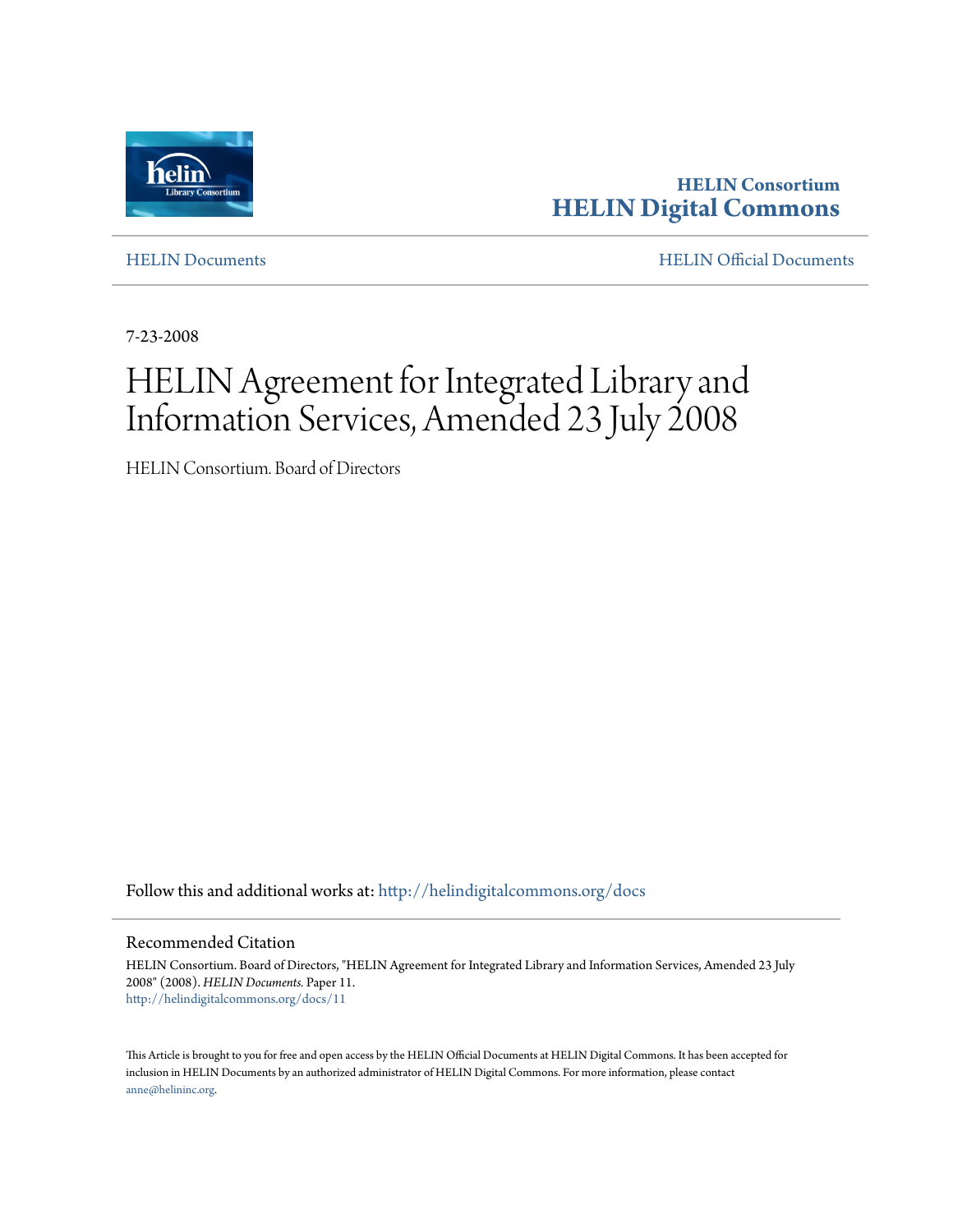#### **AGREEMENT FOR INTEGRATED LIBRARY AND INFORMATION SERVICES**

 The Higher Education Library Information Network (HELIN) Inc. (hereinafter referred to as HELIN), a consortium consisting of the Libraries/Learning Resource Centers of the University of Rhode Island, Rhode Island College, the Community College of Rhode Island, Roger Williams University, Providence College, Johnson & Wales University, Salve Regina University, Bryant College, Brown University, Wheaton College, the Dominican House of Studies, Washington, D.C., and thirteen Rhode Island Hospitals, including the Department of Health agrees as follows:

- 1. **Mission**. HELIN's mission is to further the educational goals of its member institutions by providing shared state-of-the-art library systems and collaboratively-developed collections and services. The provision of such systems, collections and services allows each member library to offer services tailored to meet the needs of its various constituencies. HELIN members agree to allow reciprocal borrowing among respective primary user groups, and to share costs of the system and services according to agreed upon formulas.
- 2. **Rights and Responsibilities of Participation**. Each HELIN member shall agree to share resources through:
	- Reciprocal borrowing among respective primary user groups;
	- Use of full bibliographic records which shall be OCLC derived MARC records;
	- Costs shared according to agreed upon formulas;
	- Shall comply with the HELIN Bylaws;

#### **3. Maintenance of Effort**

Each HELIN member agrees to maintain library acquisitions at levels appropriate for the size, scope and mission of the institution. Resource sharing and borrowing reciprocity are adjunct to, not substitutions for, collection development in individual libraries.

 $1$ 4. **Contracts**. HELIN serves as the contracting agent in its relationship with the vendor providing an integrated library system (ILS). HELIN may negotiate with other libraries, consortia, businesses, and persons for HELIN Consortium services. HELIN may also negotiate contracts for reciprocal access to data bases that may be subject to copyright law.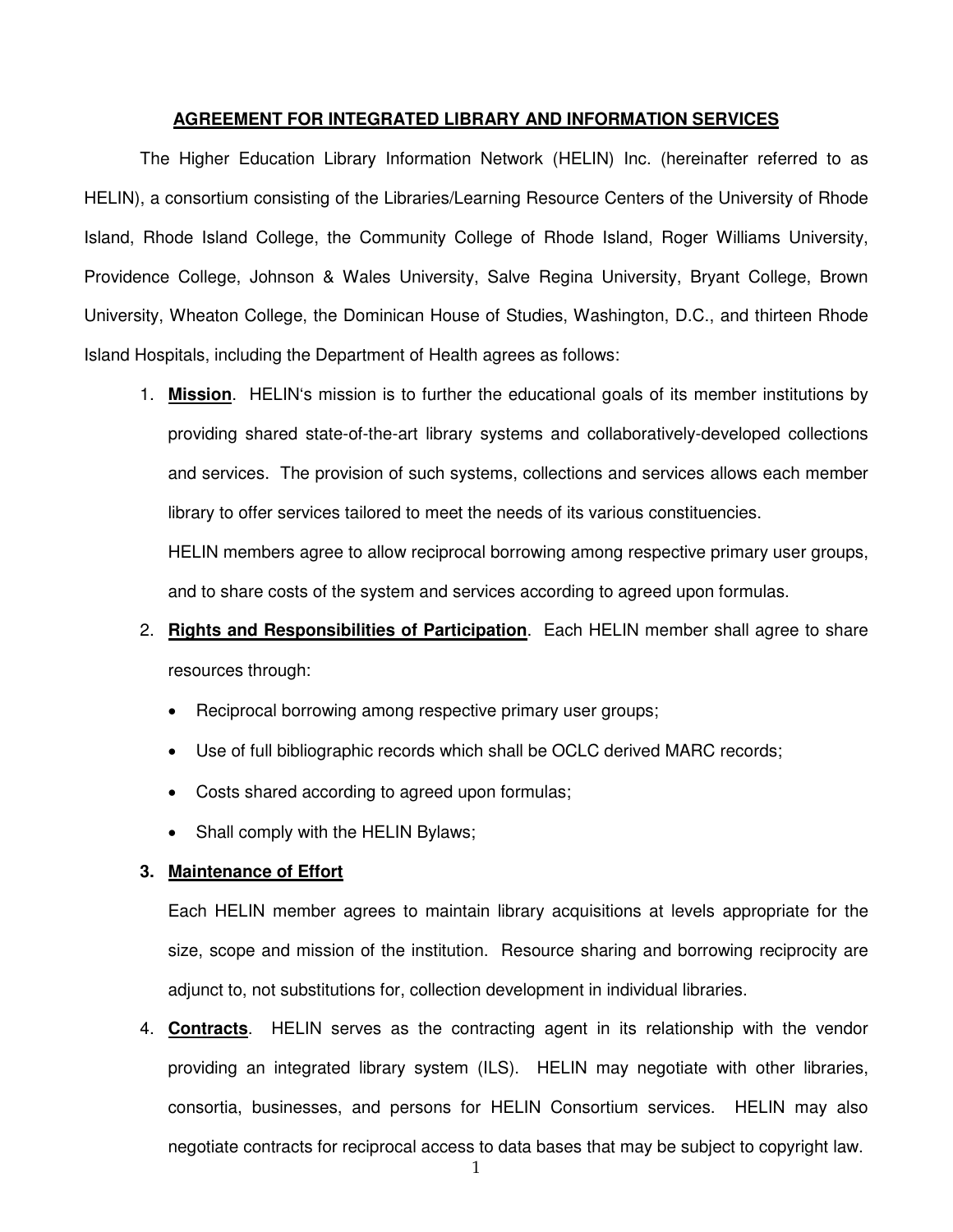- **5. Use of Host Computer for the ILS**. HELIN will jointly develop the use of ILS modules and will act in the capacity of a conduit for this purpose and does not warrant and guarantee the ILS system and shall not be liable to a member for any damages resulting from the malfunction of said system.
- 6. **Services to be Performed by URI on Behalf of HELIN.** URI on behalf of HELIN will host HELIN Central Office Staff, and the ILS hardware and software.
- 7. **Services to be Performed by Roger Williams University on Behalf of HELIN.**

Roger Williams University on behalf of HELIN will provide payroll and annual benefits management for the consortium's employees, in accordance with a Consortium Personnel Agreement.

- 8. **Equipment and Telecommunications.** Each institution agrees to purchase and maintain all necessary equipment including right of access to software and dedicated communication lines connecting the said equipment to the ILS. The equipment shall be the sole property of each institution purchasing it.
- 9. **Access to Data**. HELIN and any future participating libraries agree that full and free access shall be permitted among members to the information stored in the system relating to the bibliographic descriptions of library materials of the participating libraries, and relating to the holdings, availability and circulation status of such library materials. HELIN and any future participating libraries each agree to maintain the confidentiality of the information stored in the ILS relating to users of the libraries.
- 10. **Supplies**. Each institution shall purchase at its sole expense all necessary supplies.
- 11. **Other Expenses**. Each institution shall be responsible for the costs of electric power, heat, light, ventilation, air conditioning, or other environmental control on its premises.
- 12. **Shared Costs**. The cost of special personnel to conduct HELIN activities, the maintenance of shared host hardware and software, and shared future purchases shall be apportioned based upon agreed formulas. Future purchases that deal with quantifiable records may be negotiated.

2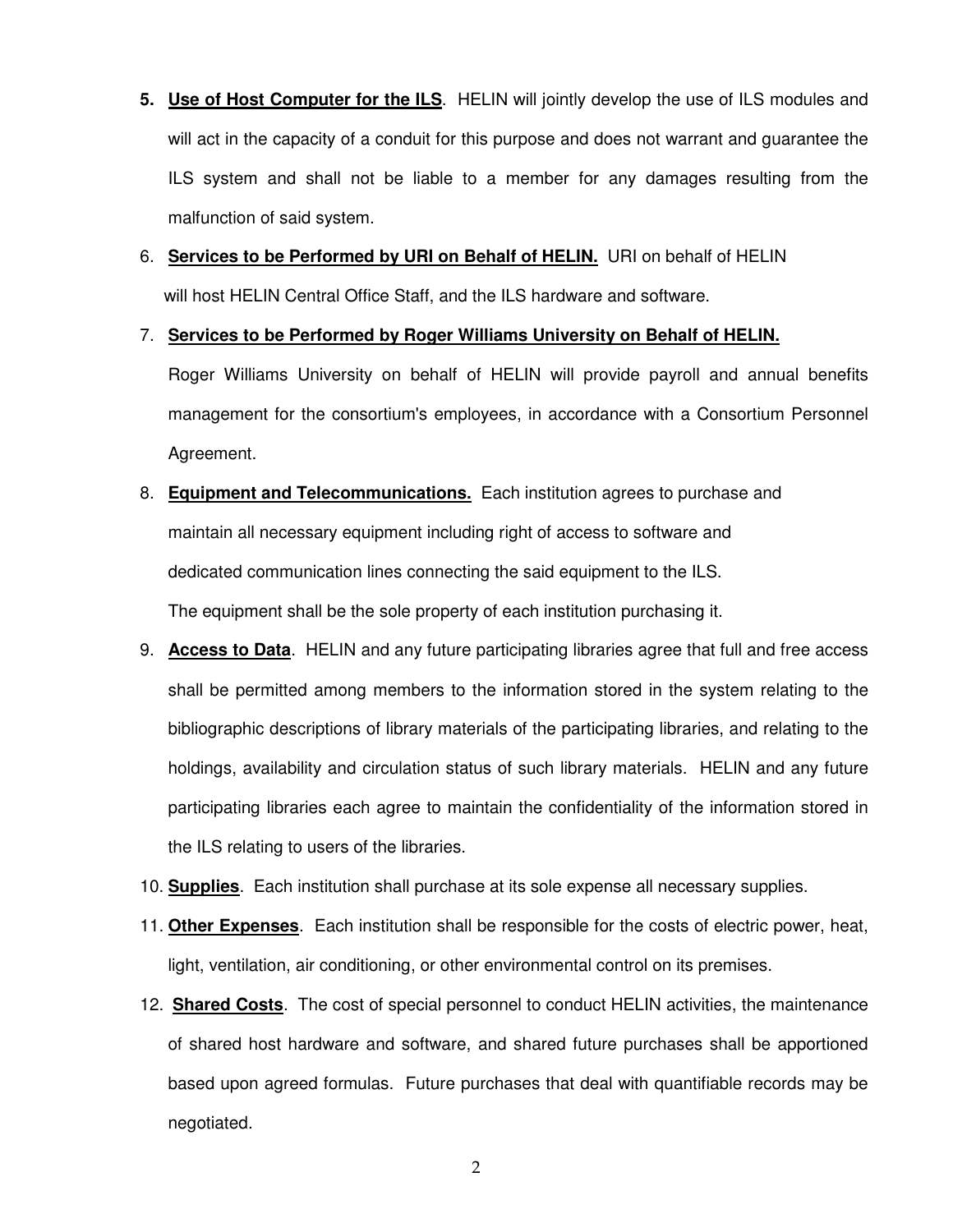- 13. **New HELIN Members**. HELIN may invite additional libraries to join the Consortium in accordance with the terms of the Agreement. New members shall pay a one-time nonrefundable membership fee, determined by HELIN to cover a share of the expenses already incurred. New members may be admitted as either full or affiliate members, in accordance with the Bylaws.
- 14. **Additional Libraries and/or Consortia**. HELIN may negotiate with additional libraries and/or consortia to have access to the bibliographic records of the ILS on such terms as HELIN and such other libraries and/or consortia shall agree upon, provided that the participation of such other libraries shall not unreasonably interfere in the use of the ILS by HELIN members.
- 15. **Term**. The term of this agreement shall commence as of the signing of this agreement and shall continue unless terminated by a member upon ninety (90) days' written notice to HELIN. Costs incurred by such termination shall be borne by the departing member.
- 16. **Limitation of Liability**. HELIN members shall adhere to bibliographic and other applicable standards established by HELIN. Members shall have no liability to others for the accuracy or adequacy of the data files entered into, stored, or maintained by the ILS. The parties shall have no responsibility or liability to the others for the reliability or performance of the equipment or telecommunications procured by each institution. Each party shall maintain in effect the ILS maintenance agreements as set forth in Paragraph 10 and shall perform their respective obligations as set forth in this Agreement.

#### 17. **Compliance with State Laws Governing Libraries**.

HELIN members will comply with the respective law(s) governing library records and patron privacy and with HELIN policies on confidentiality of records.

18. **Amendment**. This Agreement may be amended at any time by a two-thirds vote of the members. Notice and proposed changes or amendments must be provided in advance, in writing, to each member at least fourteen (14) days in advance of the scheduled vote.

3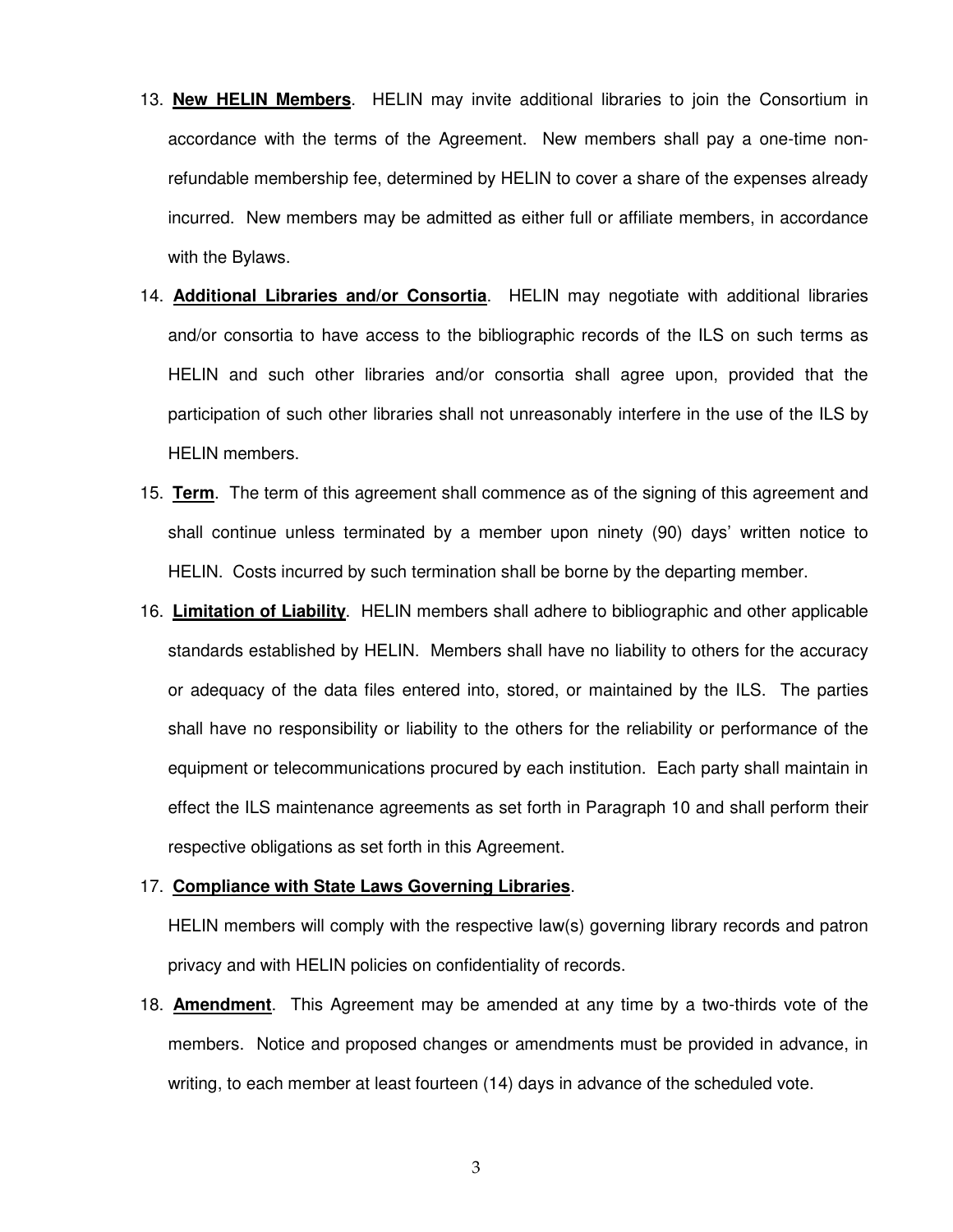- 19. **Authorization**. The persons executing this agreement are duly authorized by the governing bodies of the entities represented to execute this agreement on behalf of said entities, and that, upon signing, this agreement shall be a valid and binding agreement of the entities represented.
- 20. **Reasonable Cooperation**. Each party shall provide reasonable cooperation to the other in effecting the intention of the parties to share in the use of the ILS as contemplated by this agreement, including the provision of reasonable access to the ILS and/or other vendor representatives for the purpose of installing or maintaining the facilities referred to herein.
- 21. **Governance**. A Board of Directors will govern all policy and financial matters concerning HELIN, which committee shall consist of one representative from each full-member participating institution with each representative having one vote. Each institution's member of the Board shall be the Dean or Director responsible for library services. Said member is vested with full and complete authority to vote and take any other action which he or she may deem appropriate at any meeting of said committee which action or vote shall be fully binding upon said institution except as herein provided. The Board of Directors may appoint committees and task forces to undertake specified activities.

The president, vice-president, treasurer and secretary of the Board of Directors shall be chosen by the Board for biannual, renewable terms. Notice of the time and place of Board of Directors meetings shall be given in writing by the president. A minimum of four meetings should be held annually. Meetings are held in accordance with the Bylaws.

Revised on July 23, 2008

4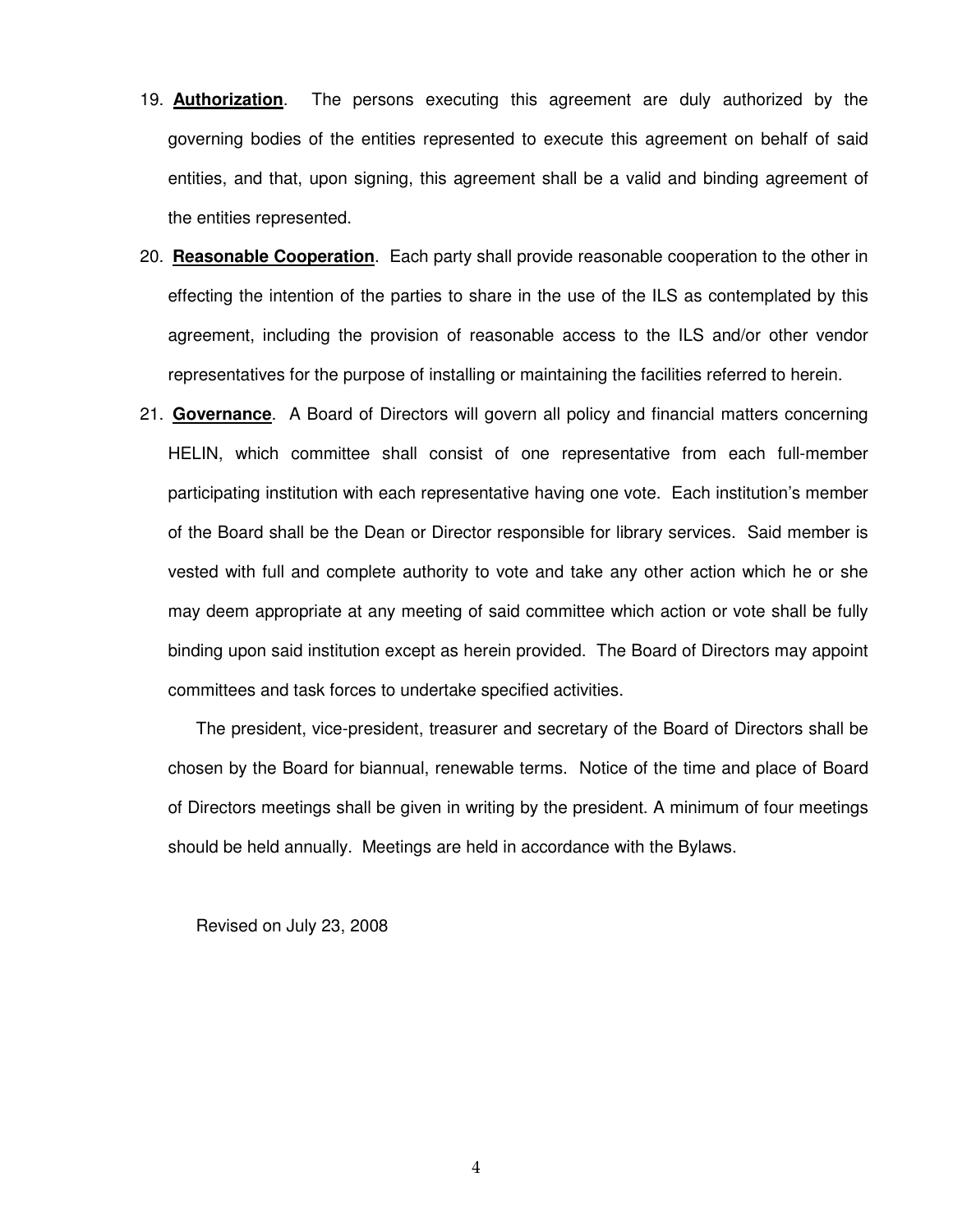IN WITNESS WHEREOF, the parties hereto have affixed their hands this 23d day of July, 2008.

### **FULL MEMBERS:**

\_\_\_\_\_\_\_\_\_\_\_\_\_\_\_\_\_\_\_\_\_\_\_\_\_\_\_\_\_\_\_\_\_\_\_ David Maslyn Dean, University Libraries University of Rhode Island

\_\_\_\_\_\_\_\_\_\_\_\_\_\_\_\_\_\_\_\_\_\_\_\_\_\_\_\_\_\_\_\_\_\_\_ Ruth Sullivan Dean of the Learning Resources Center Community College of Rhode Island

\_\_\_\_\_\_\_\_\_\_\_\_\_\_\_\_\_\_\_\_\_\_\_\_\_\_\_\_\_\_\_\_\_\_\_

\_\_\_\_\_\_\_\_\_\_\_\_\_\_\_\_\_\_\_\_\_\_\_\_\_\_\_\_\_\_\_\_\_\_\_

\_\_\_\_\_\_\_\_\_\_\_\_\_\_\_\_\_\_\_\_\_\_\_\_\_\_\_\_\_\_\_\_\_\_\_

Hedi BenAicha Director of the Library James P. Adams Library Rhode Island College

\_\_\_\_\_\_\_\_\_\_\_\_\_\_\_\_\_\_\_\_\_\_\_\_\_\_\_\_\_\_\_\_\_\_\_

\_\_\_\_\_\_\_\_\_\_\_\_\_\_\_\_\_\_\_\_\_\_\_\_\_\_\_\_\_\_\_\_\_\_

Peter V. Deekle Dean of University Library Services Roger Williams University

D. Russell Bailey Library Director Providence College Rosita Hopper Dean, University Libraries Johnson & Wales University

\_\_\_\_\_\_\_\_\_\_\_\_\_\_\_\_\_\_\_\_\_\_\_\_\_\_\_\_\_\_\_\_\_\_\_ Kathleen Boyd Director of Library Services McKillop Library Salve Regina University

Mary Moroney Director of Library Services Douglas and Judith Krupp Library Bryant University

Harriette Hemmasi Joukowsky Family University Librarian Brown University

\_\_\_\_\_\_\_\_\_\_\_\_\_\_\_\_\_\_\_\_\_\_\_\_\_\_\_\_\_\_\_\_\_\_\_

Terrance Metz Associate Vice President for Library and Information Services Wheaton College

\_\_\_\_\_\_\_\_\_\_\_\_\_\_\_\_\_\_\_\_\_\_\_\_\_\_\_\_\_\_\_\_\_\_\_

## **AFFLIATE MEMBERS:**